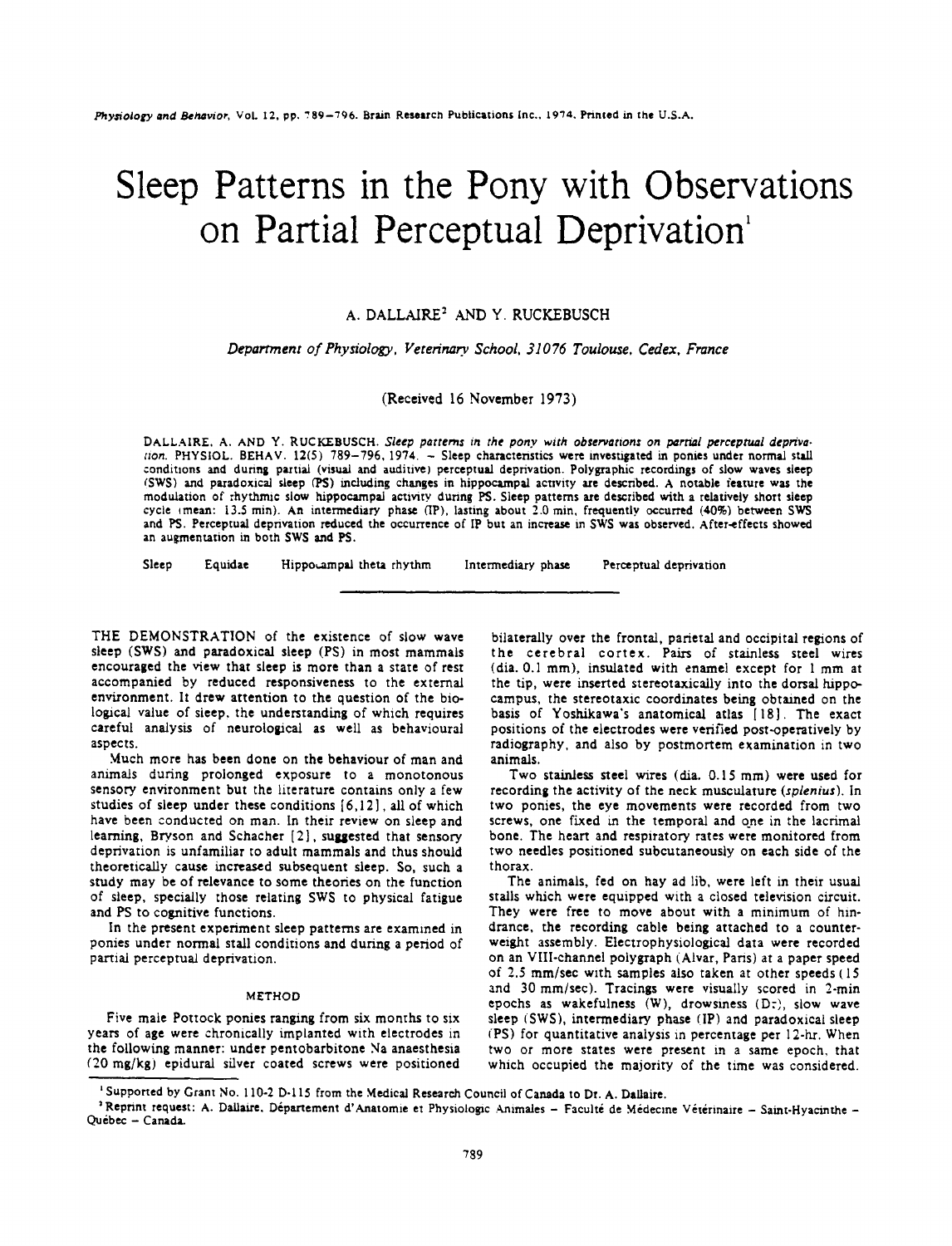The duration of single episodes were calculated from their actual onset. Frequency waves at the cortical level were studied by means of selective filters using four basic bands (a: 8-13 Hz;  $\beta$ : 4-36 Hz;  $\zeta$ : 0.5-3 Hz;  $\theta$ : 4-7 Hz).

For each animal studies were carried out from 20:00 to 08:00 on four consecutive nights. Each different attitude and movement was noted against its corresponding tracing. These results were used as a control for comparison with those obtained during four days of perceptual deprivation. Deprivation was achieved by physical immobilization of the ear-drum using wax, and by blind-folding with an opaque hood. This procedure prevented the cortical arousal reactions usually registered for common sounds and light changes.

Arousal thresholds during sleep were measured in one pony (E) by electrical stimuli  $(1-6 \text{ V}, 5 \text{ msec}, 20 \text{ Hz})$ applied to the chest wall through the implanted electrodes. Ten stimuli (I see duration) of each voltage were tested in random order at intervals of approximately I min during Dr, SWS, IF and PS. Arousal was defined as both a behavioural response (movement of the head) and electrical changes lasting 5 sec or more: increase in neck muscle activity and cortical low voltage fast activity.

#### RESULTS

*Polygraphtc Correlates of Waking and S~eep* 

During wakefulness, low voltage  $(10-30~\mu V)^{-1}$  fast

activity (25-40 c/sec: L.V.F.A.) was recorded from all cortical leads. At the hippocampal level the activity showed an irregular theta rhythm with periods of small irregular activity (S.I.A.) (Fig. I). During alert wakefulness, i.e. the brief periods when the attention of the animal was drawn to some external event: arrival of a human, presentation of food, strange sounds, neighing of another pony or when the ammal was in search for food or preparing to defecate or urinate, the hippocampal activity showed regular high amplitude waves  $(150-200 \,\mu\text{V})$  of a low frequency (3-6 c/sec: rhythmic slow activity. R.S.A.>. At the occipital leads, L,V.F.A. was superimposed on a slower rhythm (4-6 c/sec). The most conspicious ECoG characteristic of drowsiness was the occurrence of spindles clearly visible from the frontal leads. At the hippocampal !evel, large (250  $\mu$ V) slow (1 c/sec) waves masked progressively the irregular theta rhythm. As the animal feel asleep the cortical spindle activity alternated with high amplitude (200  $\mu$ V) slow waves  $(1-4 \text{ c/sec})$  and with short bursts of low voltage fast activity.

During SWS delta activity (0.5-3 c/sec) became prominent from all cortical leads, and filter analysis showed a concomitant increase in both  $4-7$  and  $8-13$  c/sec bands (Fig. 2). Slow waves of high amplitude were recorded from the hippocampus. The ECoG features of PS are low voltage fast cortical activity with intermittent theta rhythm  $(4-6 \text{ c/sec})$  in the parietal and occipital regions, and R.S.A. from the htppocampal leads. Both synchromzation and



FIG. 1. Poiygraphic charactenstics of alert wakefulness (W<sub>1</sub>), quiet wakefulness (food .ntake: W<sub>2</sub>), drowsiness (Dr), slow wave sleep (SWS) and paradoxical sleep (PS). 1: EKG; 2: Occipital EEG, 3: Frontal EEG: 4: EOG, 5: Hippocampus: 6: EMG. Calibration: I sec, 100 JV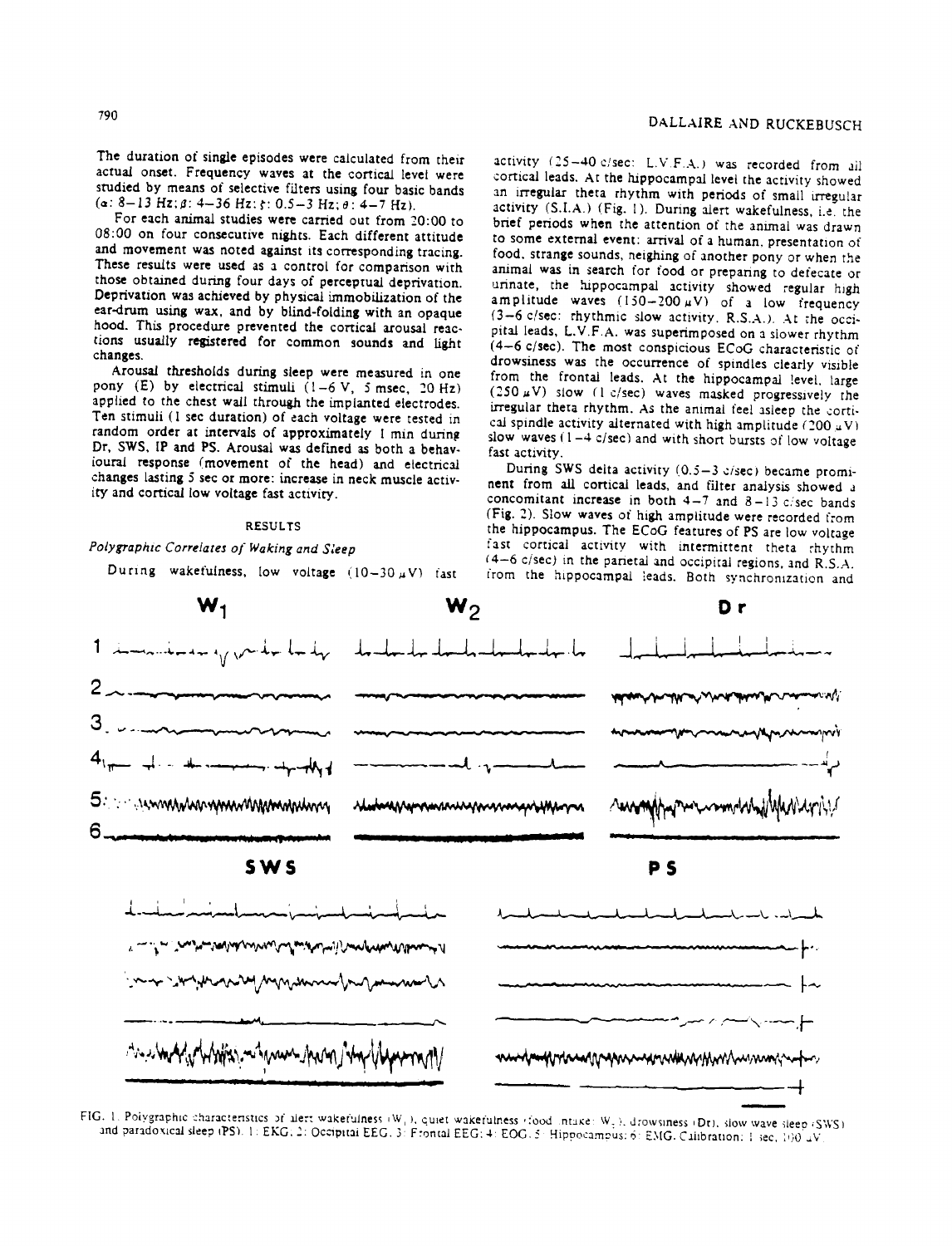

FIG. 2. Filter analysis of frontal electrocorricogram. A: Intermediary phase. ECoG: frontal leads: selective filters corresponding to 8, 8,  $\alpha$  and  $\beta$  rhythms: EMG: neck electromyogram. B: Semi-quantitative integration at 20 sec incervals or zhe four basic frequencies (b) of a frontal ECoG (a), I: awake, drowsiness and slow wave sleep; 2: arousal; 3: slow wave sleep; 4: intermediary phase and paradoxical sleep. Time scale: A = I sec; B • 6 see.

amplitude of hippocampal R.S.A. were intensified during phasic somatic phenomena (eye *movements,* muscular twitches, neighing, etc.) and occasionally interrupted by short periods of S.I.A, (Fig. 3). Before the onset of complete conical desynchronization, a mixture of slow and fast waves occurred at the cortical level (Fig. 2) and an irregular

theta rhythm with interspersed high amplitude slow waves was seen from the hippocampus: this transition constitutes the intermediary phase (IP).

Neck muscle activity, high during wakefulness, except for periods when the animal lowers its head for food intake, was decreased proportionally to the degree of head drop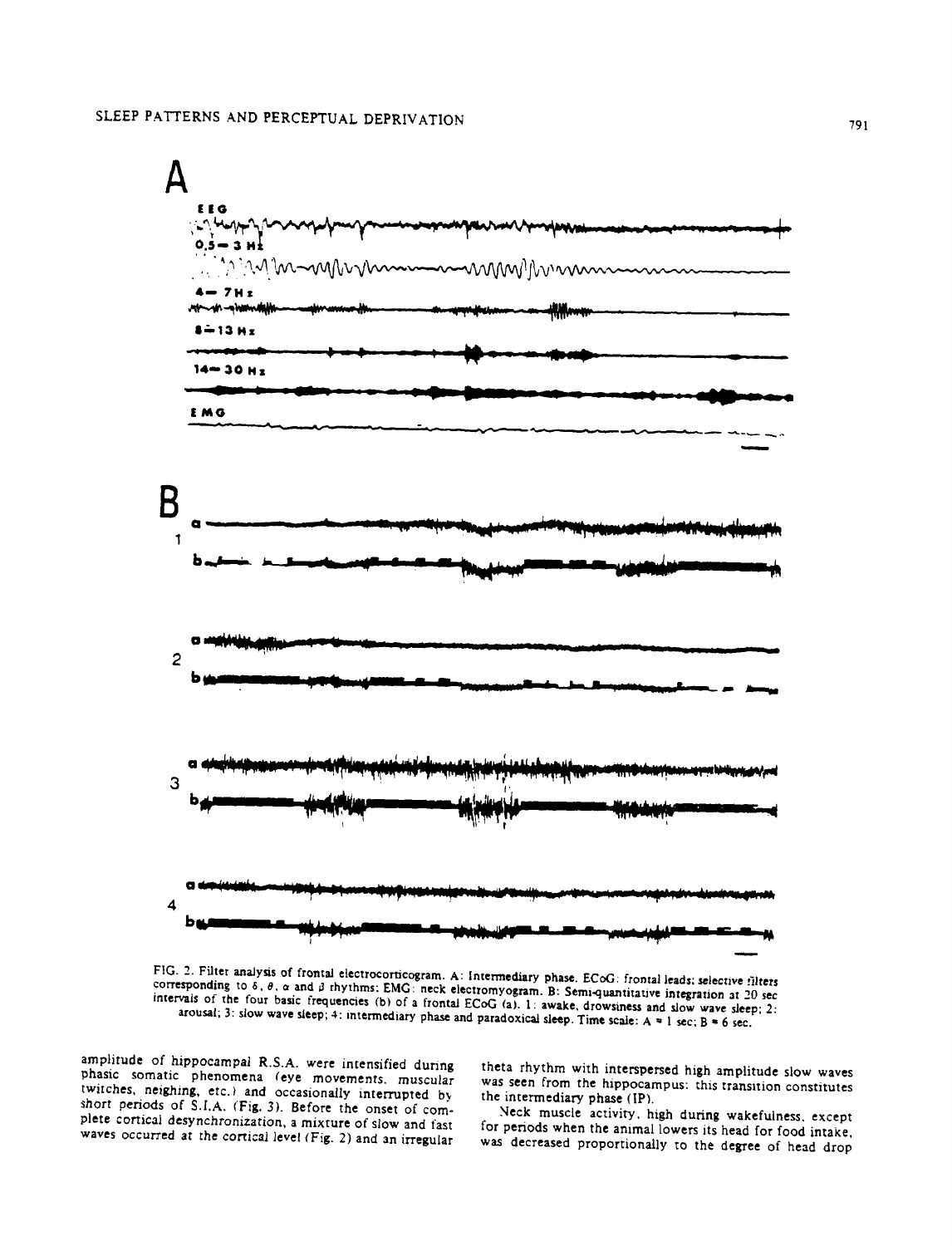

FIG. 3. Hippocampal activity during PS. 40 sec continuous recording of PS ending in drowsiness (\*): 30 sec of drowsiness are omitted to show the arousal reaction. In 1: EKG: 2: Occipital EEG: 3: Frontal EEC; 4: Panetal EEG; 5: Hippocampus: *6:* EMG. Phasic movements (head, ears or limbs) are indicated as ( $\blacktriangle$ ). Occurrence of low voltage activity (S.I.A.) at hippocampal ievel is showed by (0). Calibration: 1 sec and  $100 \mu V$ .

during drowsiness. A complete resolution of this activity was seen during SWS when in sterno-costal recumbency with the animals muzzle resting on the ground and in this case no change occurred during FS. [n cases when muscular tone persisted dunng SWS and during the [P it disappeared entirely at the onset of PS, During SWS some slow eye movements occasionally occurred. During PS, intensity and frequency of eye movements increased and they were grouped in bursts. The observed phasic somatic events during activated sleep included movements of the muzzle. twitchings of the ears, contractions of the limbs and occasional whinnying. The eyelids were frequently partially open during IP and at the beglnning of PS. but were aiways closed at the onset of rapid eye movement periods. The respiratory rate was slow and regular during drowsiness  $(25.8 \pm 0.70)$  and SWS (26.0  $\pm$  0.58) and during the latter state expiration was frequently more audible. During PS, the mean rate  $(25.2 \pm 1.18)$  did not differ significantly from both Dr and SWS despite frequent inspiratory pauses and compensatory accelerations. Heart rate decreased progressively from the value seen during wakefulness  $(65.5 \pm 1.0)$  to a stable value during Dr  $(56.0 \pm 0.4)$  and SWS  $(55.9 \pm 0.34)$ . Irregularity with an unchanged mean frequency  $(55.1 \pm 1.12)$  was the characteristic of PS.  $+AII$ values given in parentheses are mean = standard deviation: pooled data from four animals using 20 phases for each behavioural state.) In two animals, when recumbent, a marked respiratory sinusal arrhythmia was present during SWS and this arrhythmia persisted dunng PS. Penile erection frequently occurred following a sleep cycie, when the animal was again standing, with subsequent micturition and defecation.

#### Sleep Patterns

The attitude of ponies during sleep is the same as for other equidae [I0,!!]. However the SWS state was infrequent in the standing animal and most often occurred during sterno-costal recumbency with the head resting or not on the ground. The posture taken during paradoxical sleep varied. Early in the evening  $(20:00-24:00)$ . PS occurred in sterno-costal recumbency and due to :he disappearance of neck muscular tone, the animal frequently readjusted its position by a behavioural arousal unaccompanied by cortical arousai. During the middle penod  $(24:00-04:00)$  and the early morning  $(04:00-08:00)$  PS occurred mainly during lateral recumbency: at this time phasic somato-motor phenomena were more prominent.

The mean iength of a sleep epoch was 41.0 min although some periods of uninterrupted sleep were as long as 90 min.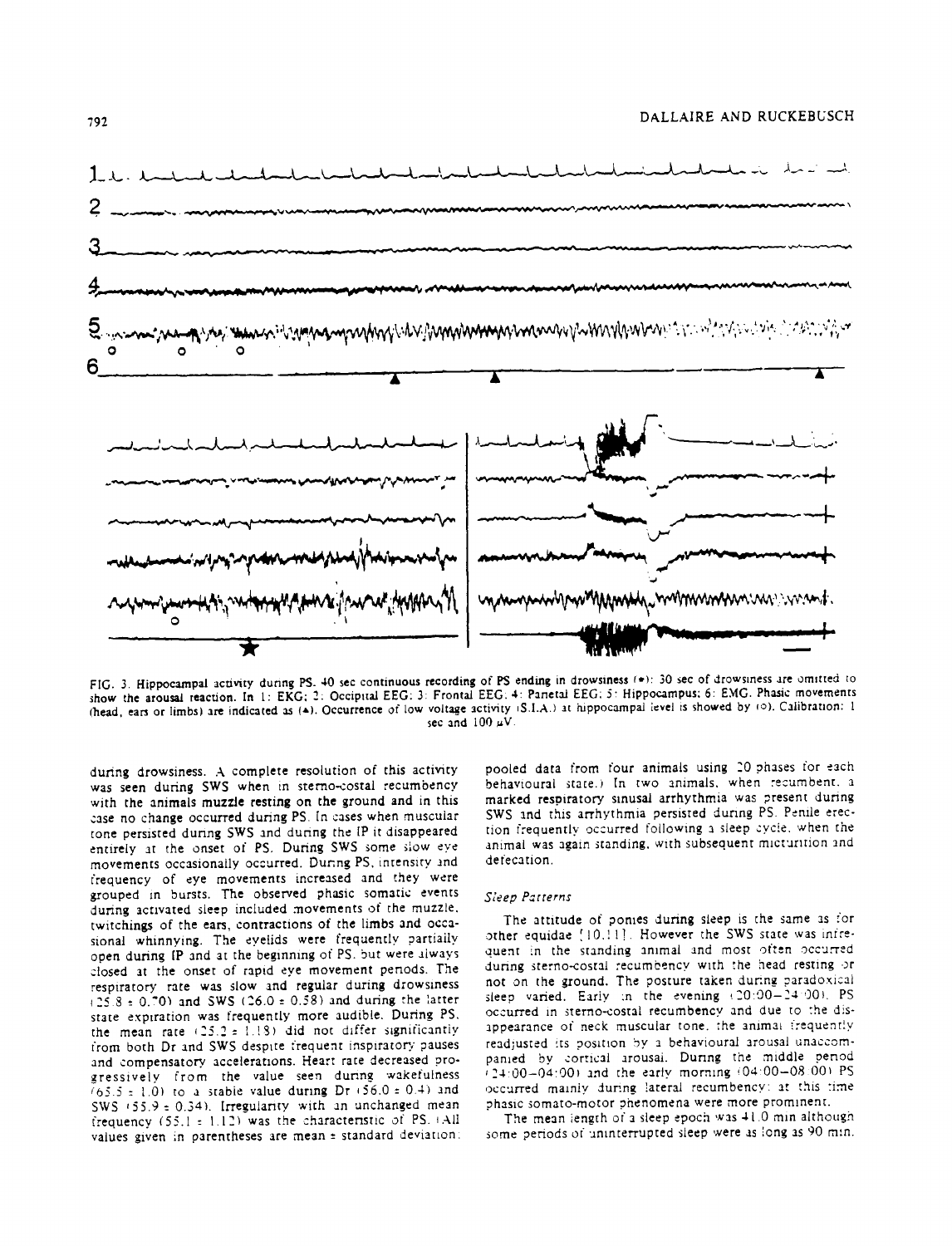## TABLE 1

SLEEP PATTERN CHARACTERISTICS (MEAN z SE) IN THE PONY FED ON HAY AD LIB (FROM 20:00 to 08:00)

| Animals | Total sleep<br>time (min)<br>(TST) | <b>PS/TST</b><br>$($ %) | Length<br>of SWS<br>period (min) | Length<br>of PS<br>period (min) | Sleep cycle<br>length (min) | Sleep epoch<br>length $(min)$ | Number of<br>sleep epochs<br>$(\text{per day})$ |
|---------|------------------------------------|-------------------------|----------------------------------|---------------------------------|-----------------------------|-------------------------------|-------------------------------------------------|
| A       | $178.5 \pm 11.4$                   | 24.6                    | $5.3 \pm 0.51$                   | $3.6 \pm 0.22$                  | $13.0 \pm 1.3$              | $33.7 \pm 3.7$                | 7                                               |
| B       | $237.0 \pm 2.6$                    | 22.3                    | $7.7 \pm 0.22$                   | $3.9 \pm 0.40$                  | $13.9 \pm 1.4$              | $49.9 \pm 4.5$                | 5                                               |
| c       | $193.9 \pm 9.1$                    | 21.5                    | $6.5 \pm 0.50$                   | $4.6 \pm 0.11$                  | $11.4 \pm 1.1$              | $35.9 \pm 5.5$                | 5                                               |
| D       | $188.6 \pm 29.6$                   | 27.9                    | $6.4 \pm 1.30$                   | $4.3 \pm 0.45$                  | $15.6 \pm 2.1$              | $43.6 \pm 4.4$                | s                                               |

Total sleep was clearly distributed in two periods one occurring between 21:00-23:00 and the other between  $02:00-04:00$ . On rare occasions  $(1-2\%)$  sleep was observed at 12:00. Sleep cycle duration was calculated from the end of one PS period to the end of the next. Only cycles uninterrupted by awaking were used for compilations of data. The observed mean value was 13.5 min. The amount of PS expressed as a percentage of total sleep time (TST) was about 25% and the mean length of a single period was 4 min (Table 1).

### *Characteristics of the Intermediary Phase*

In the sequential nature of SWS-PS, about 40% of activated sleep phases were preceded by an intermediary phase. There was a correlation  $(p<0.01)$  between the presence or absence of IP and the duration of a single PS period. The mean duration when IP was present was  $2.8 \pm 0.28$  min  $(n = 38)$  and when absent 4.1 = 0.30 min  $(n = 48)$ .

A mixture of low voltage fast cortical activity with spindles and a few delta waves which progressively disappeared characterized the IP. At hippocampal level rhythmic slow activity occurred in bursts separated by high voltage slow waves. Neck muscular tone when present only completely disappeared a few seconds  $(10-20 \text{ sec})$  before the onset of the complete cortical desynchronization and the hippocampal theta activity characteristic of PS (Fig. 3). In most phases the eyelids were partially open and eye movements, when present were slow. Heart and respiration rates did not differ from values observed during drowsiness (Table 2). The mean duration of an intermediary phase based on pooled values from three ponies was  $2.0 \text{ min} \pm 0.7$ .

## *Arousal Threshold During Sleep*

Figure 4 summarizes the arousal thresholds as measured by sets of 10 trials of electrical shocks for each voltage applied randomly to the thoracic wall. The increase in the intensity of the stimulus necessary to produce arousal during SWS was proportional to the degree of cortical synchronization. The arousal threshold was found to be slightly lower during the intermediary phase than during drowsiness. A marked decrease in responsiveness to stimuli occurred as soon as the cortical desynchronization and hippocampal theta rhythm characteristic of PS appeared.

## *Effects of Perceptual Deprivation*

Three animals  $(A, B, C)$  were subjected to a four-day period of perceptual deprivation (visual and auditive) and their sleep patterns were compared with those recorded during the days before and during the days after the deprivation. Figure 5 shows the changes observed in Dr, SWS and PS. SWS was increased from a mean percentage of 20.5 to 26.4 on Days l, 2 and 3 of the deprivation period. On the fourth day the mean time spent in SWS for all three animals (20.8%) was almost identical with the pretreatment values. During perceptual deprivation PS showed no significant variation. Drowsiness did not vary significantly during deprivation but was slightly decreased dunng post=deprivation period.

The most interesting feature was the increase in total sleep time observed on Days I and 2 after the period of perceptual deprivation. The increase in TST was due to an augmentation of both SWS and PS. The latter showed a marked increase in its mean percentage (from 5, control value, to 17.4, deprivation value) and in the number of individual phases (from  $7-8$ , control to  $12-17$ . deprivation). The patterns of sleep were slightly modified during both deprivation and post-deprivation periods, namely the mean percentage of PS phases preceded by an intermediary phase which decreased from 37.0 to 17.0. The arousal threshold during sleep was measured in another animal  $(E)$ . The probability of arousal resulting from a certain voltage was almost identical to that for the control period, except during the first day of deprivation when it showed an increase during drowsiness. The mean length of the sleep cycle was also increased during the deprivation period Days 1, 2 and 3 (17.5  $\pm$  2.4 min; n = 46) and then returned to the pre-treatment value on the fourth day, but no changes occurred after the period of sensory restriction  $(14.0 \pm 1)$ 1.4 min;  $n = 81$ ) despite the variations observed in TST.

#### DISCUSSION

The polygraphic manifestations of sleep in the pony, while resembling those of other placental mammals, exhibit two notable features: a short value for the sleep cycle length and a frequently occurring intermediary phase between SWS and PS.

The mean length of the sleep cycle (14.0 min) does not correlate with the metabolic theory of sleep rhythmicity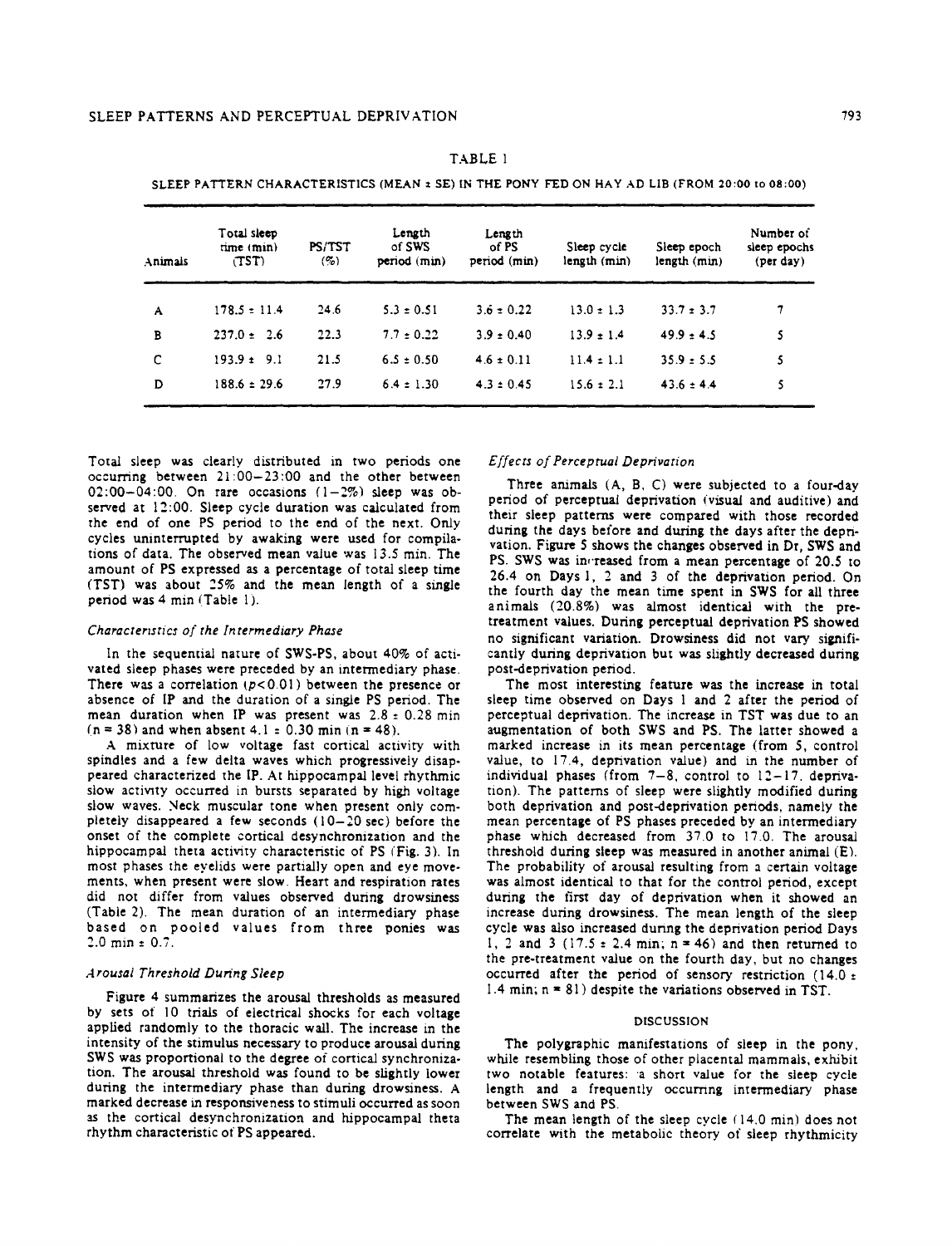| Percentage of PS episodes<br>preceded by IP phases |                     |
|----------------------------------------------------|---------------------|
| Control                                            | Sensory deprivation |
| 33.0                                               | 17.0                |
| 61.0                                               | 35.0                |
| 20.0                                               | 8.0                 |
|                                                    |                     |

CHARACTERISTICS OF THE INTERMEDIARY PHASE (MEAN = SE)

TABLE 2



FIG. 4. Arousal threshold during drowsiness and sleep for an arousal stimulus applied during 1 sec (Pony E).  $\triangle$  IP:  $\bullet$  Dr:  $\bullet$  SWS;  $\circ$  PS.

[4,16]. Differences in criteria used to define a sleep cycle make comparisons difficult. However, when the sleep cycle values [4] are considered in relation to the degree of brain development from rodents to primates, as assessed by the coefficient of encephalization [8], a positive correlation is seen: rodents have values from 3-10 min with a coefficient of 6, the rabbit about 20.0 min with a coefficient of 6, the cat 21.0 min with a coefficient of 8, the chimpanzee. 86.0 min and man, 100.0 min both with a coefficient of encephalization of 32. This and the fact that injection of thyroxine decreased the interval between two successive PS episodes, suggest that these differences in paradoxical sleep rhythmicity are not related to basal metabolic rate but to the rate of turnover of an amino-acid, probably involved in catecholamine synthesis, in the nervous structures responsible for the triggering of paradoxical sleep, the rate of this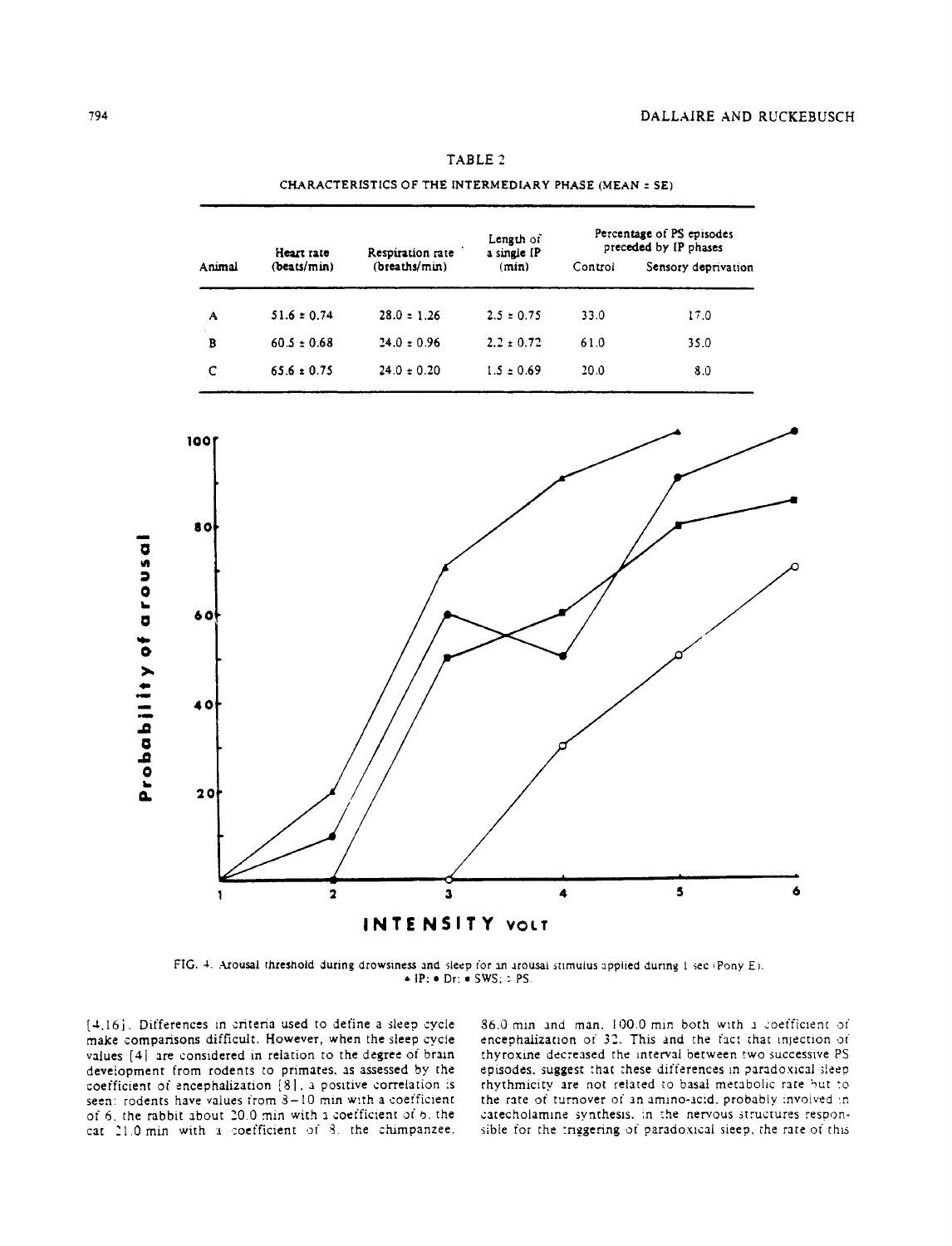

FIG. S. Effects of partial perceptual deprivation on sleep patterns. Pooled data from three ponies. Hatched zone corresponds to the four-day period of sensory deprivation, preceded and followed by 3-day control periods.

process being influenced or controlled by higher nervous centres.

The relevance of the intermediary phase is interesting in its qualitative aspect. This transitory state with an arousal threshold slightly lower than during SWS is closer to wakefulness than an intermediary step between SWS and PS. Features such as a mixture of spindles and fast cortical activity, eyelids partially opened, heart and respiratory rates resembling those seen for drowsiness indicate rather a partial awakemng prior to PS. A pre-paradoxical state has been described also in man [I], in the rat [3] and in the cat [13]. In the guinea-pig two states have been distinguished during PS, an early one in which the ECoG desynchronizes without postural atonia, and a second one in which both desynchronization and abolition of muscle tone occur. The guinea-pig, which is considered to be a poor sleeper, presents frequent awakening during sleep. The pre-paradoxical state observed in these animals may be equivalent to the IP observed in other species. The idea that the animal rapidly explores its surroundings before entering a more pronounced state of inhibition is supported by the effect of perceptual deprivation. In this case the possibility of exploring the environment is abolished and thus the number of PS episodes preceded by IP, at least in a animal well adapted to its surroundings before experimentation, is decreased.

In the sensory restricted pony, results support the suggestion of Bryson and Schacher [3], that sensory deprivation. which is unfamiliar to an adult mammal, may result in a subsequent increased sleep time. The increase in SWS, both during and after preceptual deprivation does not support the theory linking this state to physical fatigue [17]. This change may be best explained in terms of sleep mechanisms. As far as sleep is both an active and a passive phenomenon [I 7], SWS can be increased independently of PS by the effects of reduced sensory input and less reticular involvement. The increase in PS is probably the essential feature of the post-deprivation period, and possibly reflects increase of information from the environment which then seemed more vivid. These results are in accordance with the observations of Tagney [14] where rats placed in an enriched environment showed an increase in both SWS and PS. In any case, this is not a rebound phenomena since both in the pony and the rat, the percentage of PS was not decreased during the period of sensory restriction.

These results may be attributed to the fact that during PS some aspects of protein synthesis in the brain are enhanced. This is supported by the work of Stern *et al. [ 13 ]*  in cats, where intra-ventricular injections of cycloheximide, a protein synthesis inhibitor, induced an increase in PS time. the effect of which persisted up to ten days, while brain protein metabolism gradually returned to its normal level. Sensory deprivation may affect brain protein synthesis as shown by Levitan and *et aL* [6] who found, at early times of experiments, a higher level of amino-acids incorporation in the cortex and hippocampus of rats raised in enriched environments than those kept in impoverished conditions. However, in man, Potter and Heron [9] did not observe a rebound-like phenomenon during PS following 4 or 7 days sensory deprivation. This may be due to the fact that man is able to maintain a sufficiency high level of cortical excitation due to thought processes to prevent rebound-iike phenomenon during the recovery period.